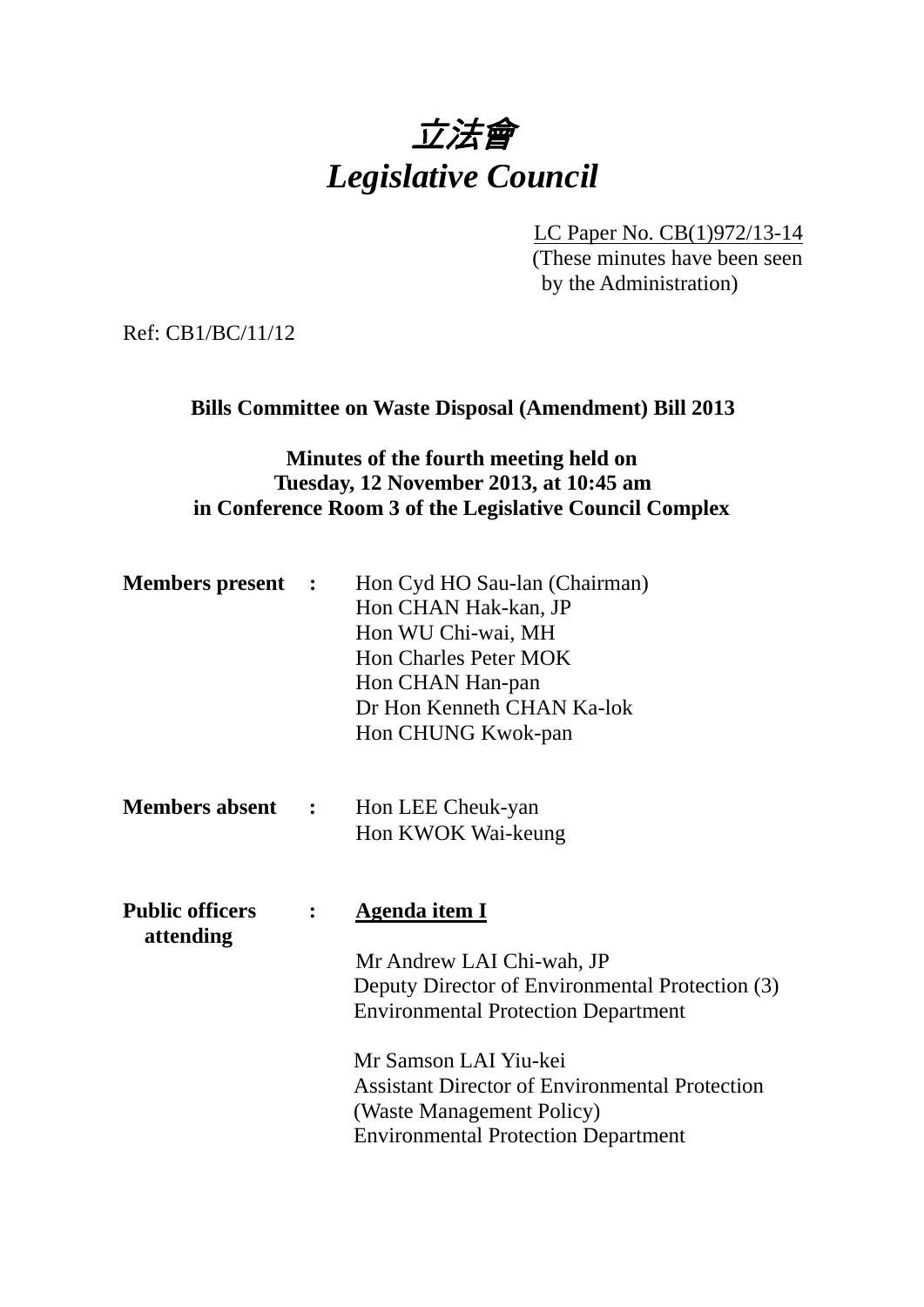|                             | Mr Simon HUI Yat-ming                             |
|-----------------------------|---------------------------------------------------|
|                             | <b>Principal Environmental Protection Officer</b> |
|                             | (Regional North)                                  |
|                             | <b>Environmental Protection Department</b>        |
|                             | Mr Peter SZE Chun-fai                             |
|                             | <b>Senior Government Counsel</b>                  |
|                             | Department of Justice                             |
| <b>Clerk in attendance:</b> | Ms Sophie LAU<br>Chief Council Secretary (1)2     |
| <b>Staff in attendance:</b> | Ms Wendy KAN                                      |
|                             | Assistant Legal Adviser 6                         |
|                             | Miss Katherine CHAN                               |
|                             | Council Secretary (1)2                            |
|                             |                                                   |

# Action

# **I Meeting with the Administration**

| (LC Paper No. $CB(1)267/13-14(01)$ ) | - List of follow-up actions    |
|--------------------------------------|--------------------------------|
|                                      | arising from the meeting on    |
|                                      | 29 October 2013                |
| LC Paper No. $CB(1)285/13-14(02)$    | - Administration's response to |
|                                      | the concerns raised<br>by      |
|                                      | members at the meetings on     |
|                                      | 15 and 29 October 2013         |
| LC Paper No. $CB(1)148/13-14(01)$    | - List of follow-up actions    |
|                                      | arising from the meeting on    |
|                                      | 15 October 2013                |
| LC Paper No. $CB(1)19/13-14(01)$     | - List of follow-up actions    |
|                                      | arising from the meeting on    |
|                                      | 12 July 2013                   |
| LC Paper No. $CB(1)1853/12-13(01)$   | - Administration's response to |
|                                      | concerns raised<br>the<br>by   |
|                                      | members at the meeting on 12   |
|                                      | July 2013 and the matters      |
|                                      | raised by Assistant Legal      |
|                                      | Adviser in the letter dated 8  |
|                                      | <b>July 2013</b>               |
|                                      |                                |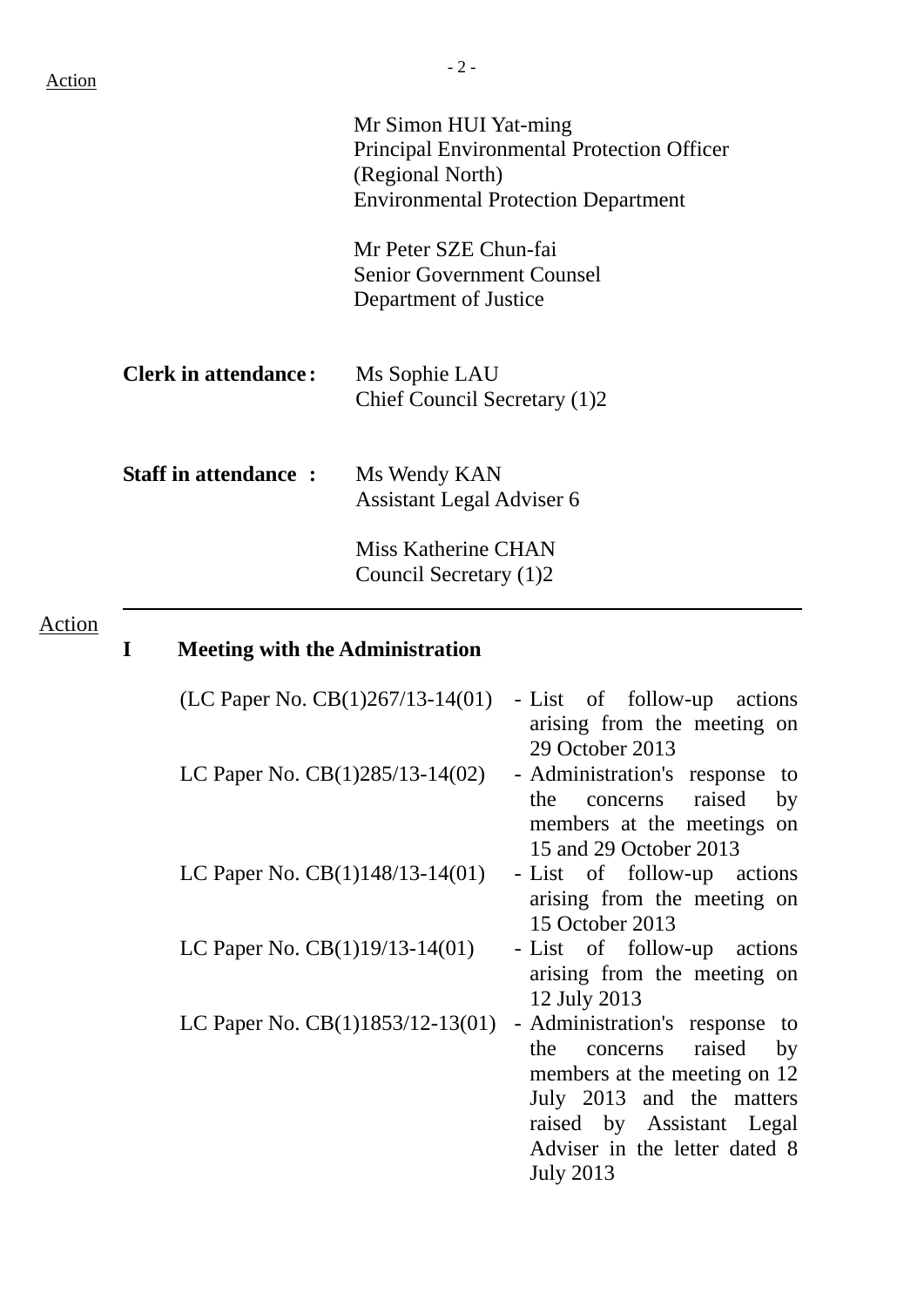| LC Paper No. $CB(1)1505/12-13(03)$ | - Letter dated 8 July 2013 from |
|------------------------------------|---------------------------------|
|                                    | Assistant Legal Adviser to the  |
|                                    | Administration                  |
| LC Paper No. CB(3)706/12-13        | - The Bill                      |
| LC Paper No. $CB(1)1505/12-13(02)$ | - Marked-up copy of the Bill    |
|                                    | prepared by the Legal Service   |
|                                    | Division)                       |

At the invitation of the Chairman, the Administration briefed members on the paper which set out its response to the concerns raised by members at the meetings on 15 and 29 October 2013. The Bills Committee deliberated (index of proceedings attached at **Annex**).

Clause-by-clause examination of the Waste Disposal (Amendment) Bill 2013 ("the Bill")

2. The Bills Committee completed clause-by-clause examination of the Bill.

Follow-up actions required of the Administration

Admin 3. In response to the Assistant Legal Adviser's suggestion, the Administration advised that it would propose Committee Stage amendments ("CSAs") to include the offence under the proposed new section 16C(7) in respect of the display of acknowledged form in section 31 of the Waste Disposal Ordinance (Cap. 354) for the sake of clarity.

Way forward and legislative timetable

Clerk 4. The Bills Committee agreed that the Administration's proposal set out in paragraph 3 above should be circulated to members for their consideration of whether a further meeting should be held to discuss the issues therein. If no further views were raised by members, the Bills Committee was deemed to have completed the scrutiny of the Bill. Subject to no further views or issues from members, the Bills Committee would report its deliberations to the House Committee on 6 December 2013 so that the Second Reading debate on the Bill could be resumed at the Council meeting of 18 December 2013.

> (*Post-meeting note*: The Administration's draft CSAs were issued to members vide LC Paper No. CB(1)378/13-14 on 21 November 2013.)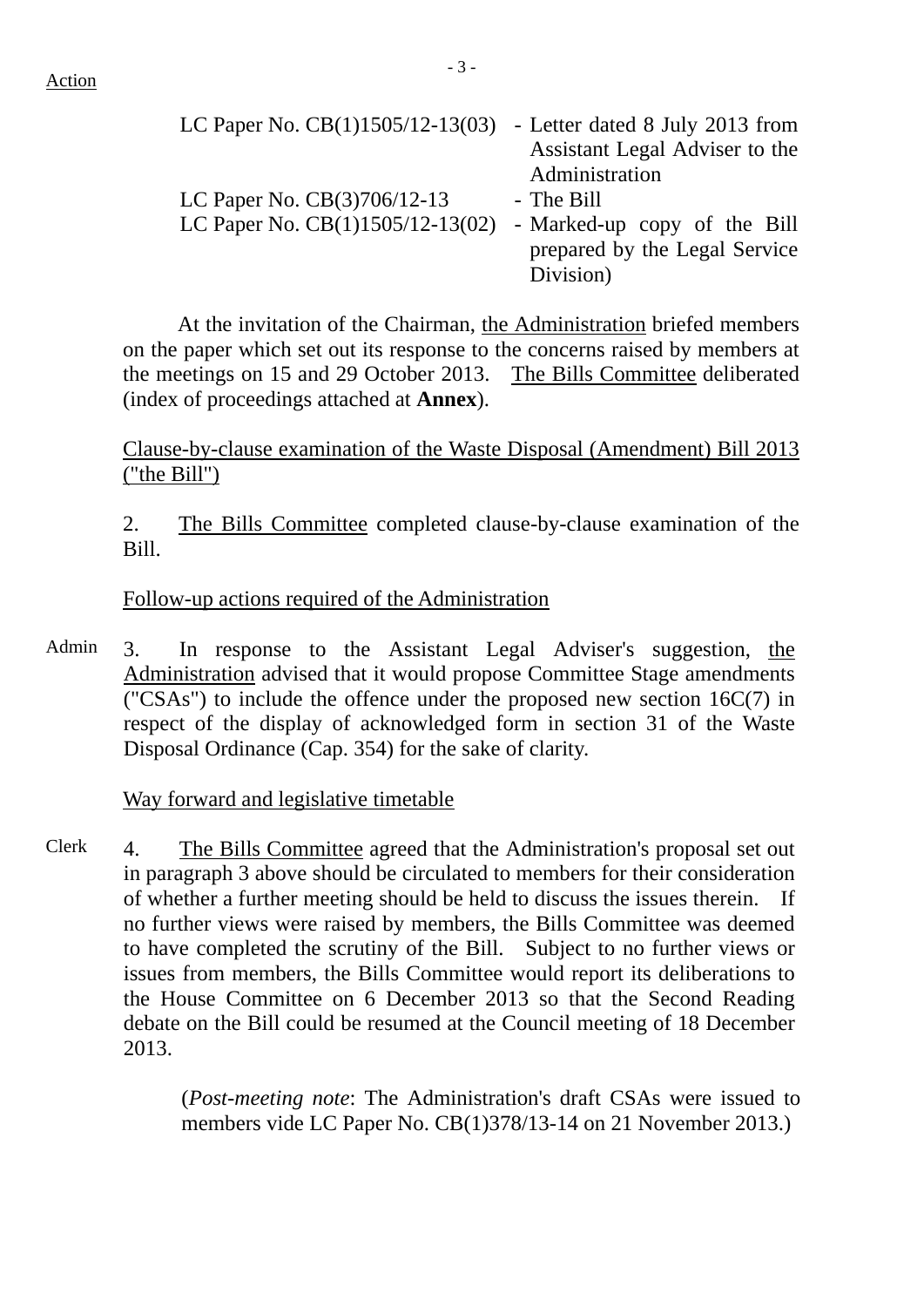#### Action

# **II Any other business**

5. There being no other business, the meeting ended at 11:59 am.

Council Business Division 1 Legislative Council Secretariat 25 February 2014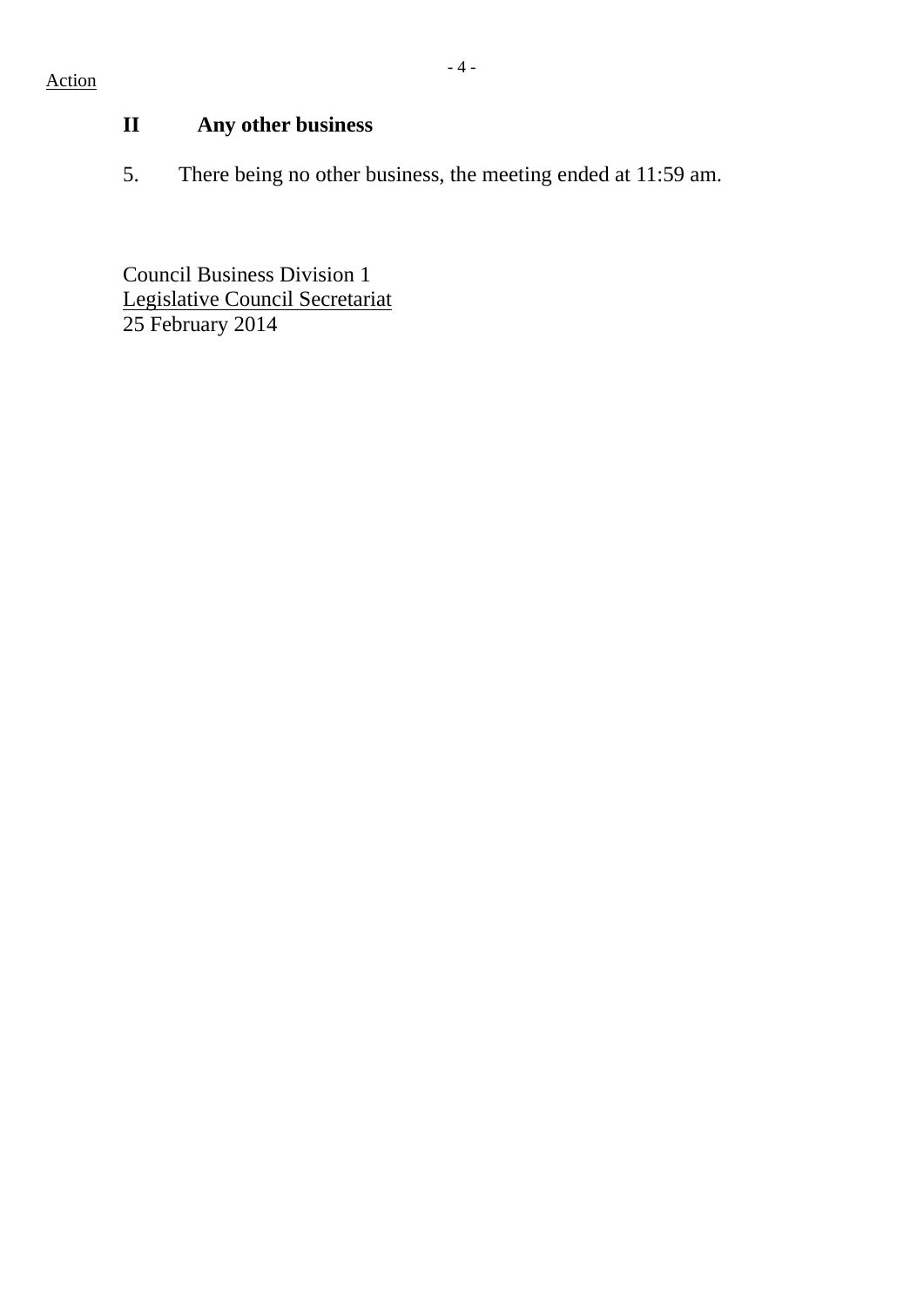### **Proceedings of the fourth meeting of the Bills Committee on Waste Disposal (Amendment) Bill 2013 on Tuesday, 12 November 2013, at 10:45 am in Conference Room 3 of the Legislative Council Complex**

| <b>Time</b><br>marker | <b>Speaker</b>                                           | Subject(s)                                                                                                                                                                                                                                                                                                                                                                                                                                                                                                                                                                                                | <b>Action required</b> |
|-----------------------|----------------------------------------------------------|-----------------------------------------------------------------------------------------------------------------------------------------------------------------------------------------------------------------------------------------------------------------------------------------------------------------------------------------------------------------------------------------------------------------------------------------------------------------------------------------------------------------------------------------------------------------------------------------------------------|------------------------|
|                       | Agenda item I - Meeting with the Administration          |                                                                                                                                                                                                                                                                                                                                                                                                                                                                                                                                                                                                           |                        |
| 000417                | 000241 - Chairman<br>Administration                      | Briefing by the Administration on its response<br>to the concerns raised by members at the<br>meetings on 15 and 29 October 2013 on a<br>question-by-question basis [LC Paper No.<br>$CB(1)285/13-14(02)$ ].                                                                                                                                                                                                                                                                                                                                                                                              |                        |
|                       | $000418$ – Chairman                                      | <b>A. Follow-ups from the second meeting</b>                                                                                                                                                                                                                                                                                                                                                                                                                                                                                                                                                              |                        |
| 000549                | Administration                                           | Briefing by the Administration<br>on<br>the<br>enforcement of the Town Planning Ordinance<br>(Cap. 131) ("TPO") in respect of combating<br>fly-tipping<br>activities<br>by<br>the<br>Planning<br>Department.                                                                                                                                                                                                                                                                                                                                                                                              |                        |
| 001231                | $000550$ - Chairman<br>Mr CHAN Han-pan<br>Administration | Discussion on the Administration's difficulties<br>encountered in enforcing TPO and section 16A<br>of the Waste Disposal Ordinance (Cap. 354)<br>("WDO") against unauthorized land filling<br>activities, which resulted in low success rate of<br>prosecution.                                                                                                                                                                                                                                                                                                                                           |                        |
| 002357                | 001232 - Chairman<br>Mr CHAN Hak-kan<br>Administration   | Discussion on the problem of fly-tipping of<br>construction waste in rural and urban areas.<br>Mr CHAN Han-kan suggested that the Waste<br>Disposal (Amendment) Bill 2013 ("the Bill")<br>should not only focus on tackling illegal<br>dumping of construction waste in rural areas,<br>but also address the relevant problem occurred<br>in urban areas.<br>The Administration explained that they had<br>monitored fly-tipping activities in both rural<br>and urban areas and advised that the nature and<br>size of the fly-tipped areas involved were<br>different and so did the penalties imposed. |                        |
| $002358 -$<br>003104  | Chairman<br>Mr WU Chi-wai<br>Administration              | Discussion on the application of section 16A of<br>WDO, the proposed new section 16B of WDO<br>and the Summary Offences Ordinance (Cap.<br>228) in combating fly-tipping of construction<br>waste.                                                                                                                                                                                                                                                                                                                                                                                                        |                        |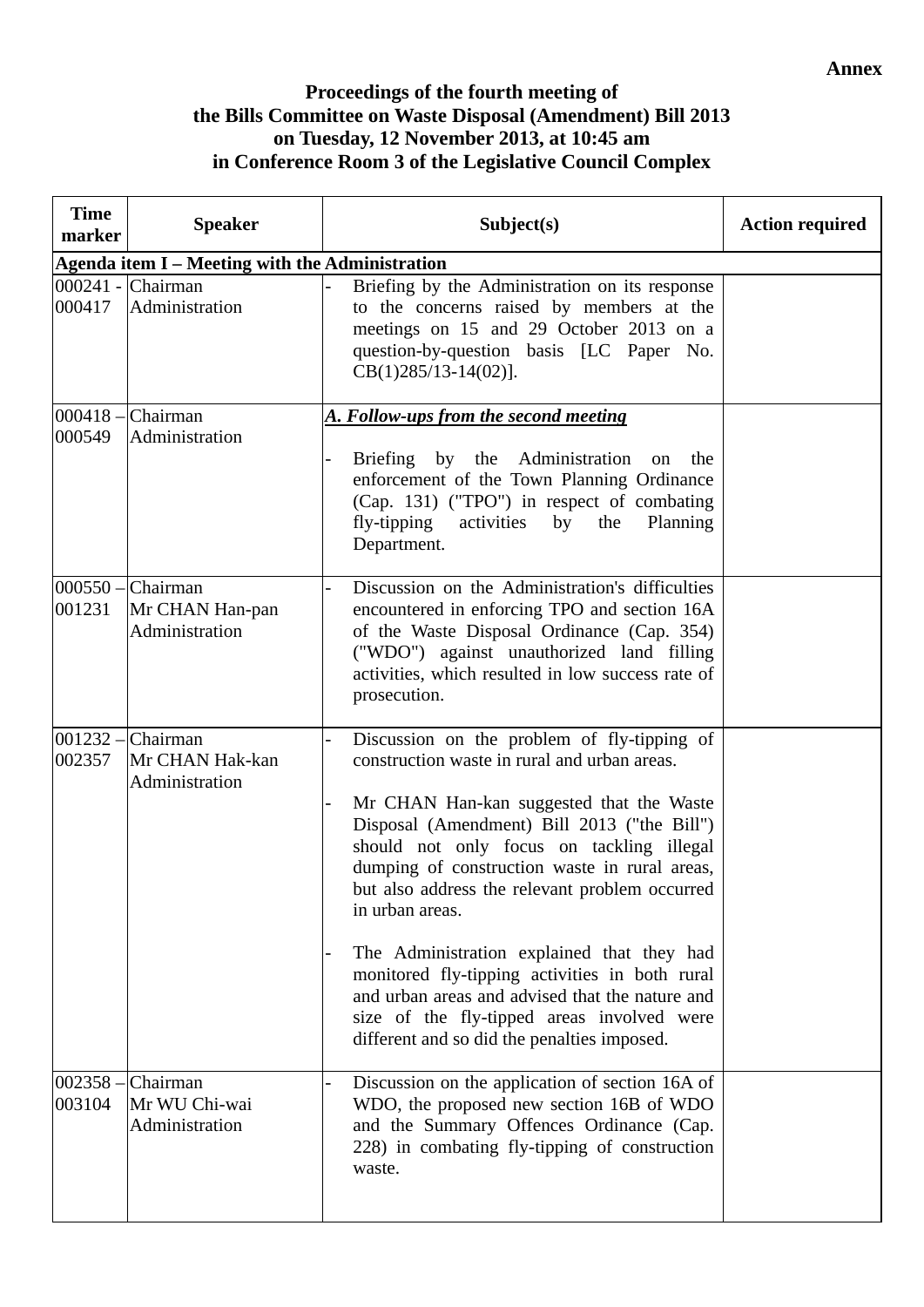| <b>Time</b><br>marker | <b>Speaker</b>                                                          | Subject(s)                                                                                                                                                                                                                                                                                                                                                                                     | <b>Action required</b> |
|-----------------------|-------------------------------------------------------------------------|------------------------------------------------------------------------------------------------------------------------------------------------------------------------------------------------------------------------------------------------------------------------------------------------------------------------------------------------------------------------------------------------|------------------------|
|                       |                                                                         | Discussion on how the evidence (such as photos)<br>and videos) provided by the public might<br>the prosecution against<br>facilitate<br>illegal<br>dumping.                                                                                                                                                                                                                                    |                        |
| 003230                | $003105$ - Chairman<br>Administration                                   | Briefing by the Administration on whether the<br>proposed new section 16B would apply to the<br>circumstances that an abandoned site was<br>fly-tipped by persons carrying out works in a<br>construction site nearby.                                                                                                                                                                         |                        |
| $003231 -$<br>003443  | Chairman<br><b>Assistant Legal Adviser</b><br>("ALA")<br>Administration | Briefing by the Administration on the meanings<br>of "building", "house" and "structure" that were<br>built on a private lot, in particular for those<br>which were partially collapsed.<br>ALA's<br>In<br>response<br>to<br>enquiry,<br>the<br>Administration<br>clarified<br>that<br>although<br>"structure" appeared in a few provisions in<br>WDO, it had not been specifically defined in |                        |
|                       |                                                                         | WDO.                                                                                                                                                                                                                                                                                                                                                                                           |                        |
| 003444<br>003527      | Chairman<br>Administration                                              | Briefing by the Administration<br>the<br>on<br>justifications for its definition of "private lot".                                                                                                                                                                                                                                                                                             |                        |
| 003528 -<br>003622    | -Chairman<br>Administration                                             | Briefing by the Administration on the elements<br>that the prosecution would consider when<br>deciding to charge a person under section<br>$16A(1)$ or the proposed new section $16B(3)$ of<br>WDO who had done a single act.                                                                                                                                                                  |                        |
| 003729                | $003623$ - Chairman<br>Administration                                   | Briefing by the Administration on whether a<br>definition of "conspicuous place" was required<br>under the proposed new section $16C(4)$ of<br>WDO.                                                                                                                                                                                                                                            |                        |
| 004309                | $003730$ - Chairman<br>Administration                                   | Briefing by the Administration<br>the<br>on<br>procedures for enforcing WDO<br>against<br>fly-tipping activities in practice and other<br>relevant ordinances which empowered the<br>public officers to stop persons from obstructing<br>them to carry out duties against fly-tipping<br>activities.<br>Discussion<br>enforcement<br>the<br>on<br>and                                          |                        |
|                       |                                                                         | effectiveness of the proposed new section 16B<br>of WDO.                                                                                                                                                                                                                                                                                                                                       |                        |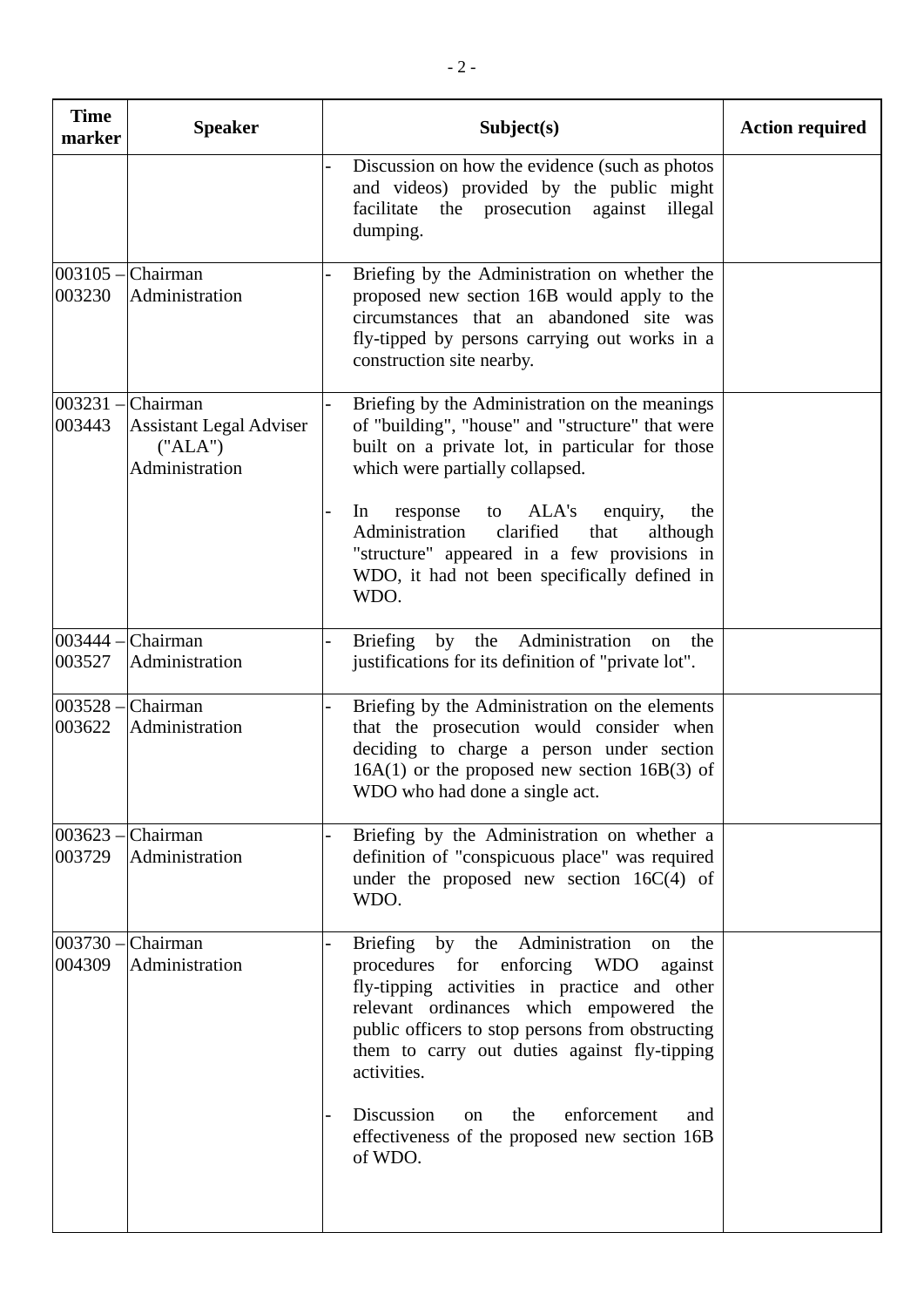| <b>Time</b><br>marker | <b>Speaker</b>                           | Subject(s)                                                                                                                                                                                                                                                                                                                                                                                                                                                                                                 | <b>Action required</b> |
|-----------------------|------------------------------------------|------------------------------------------------------------------------------------------------------------------------------------------------------------------------------------------------------------------------------------------------------------------------------------------------------------------------------------------------------------------------------------------------------------------------------------------------------------------------------------------------------------|------------------------|
| 004310 -              | Chairman                                 | <b>B.</b> Follow-ups from the third meeting                                                                                                                                                                                                                                                                                                                                                                                                                                                                |                        |
| 004816                | Administration                           | Briefing by the Administration<br>the<br>on<br>circumstances under which the Department of<br>Justice would apply for a review of the sentence<br>handed down by the court, the number of<br>prosecution cases against persons who caused<br>or permitted to be deposited construction waste<br>without lawful authority on a piece of land in<br>the past, and the maximum penalties imposed<br>by the court for unauthorized dumping vis-à-vis<br>the maximum penalties specified in WDO in the<br>past. |                        |
|                       |                                          | In response to the Chairman's enquiry, the<br>Administration clarified that a person would<br>have committed an offence under section 16A<br>of WDO if the person deposited construction<br>waste in any place without the lawful authority<br>or excuse, or the permission of the owner or<br>lawful occupier, regardless of the dimensions of<br>the fly-tipped area.                                                                                                                                    |                        |
|                       | Clause-by-clause examination of the Bill |                                                                                                                                                                                                                                                                                                                                                                                                                                                                                                            |                        |
| $004817 -$<br>005010  | Chairman<br>Administration               | <u>Clause 1</u><br>In response to the Chairman's enquiry, the<br>Administration advised that:                                                                                                                                                                                                                                                                                                                                                                                                              |                        |
|                       |                                          | (a) before the commencement of the Bill, if<br>passed, a lead time of about 3 months<br>would be required for the Administration<br>inform the relevant stakeholders,<br>to<br>including the dump truck trade, the<br>construction trade as well as the Heung<br>Yee Kuk, of the content of the Bill; and                                                                                                                                                                                                  |                        |
|                       |                                          | subsidiary legislation would be made in<br>(b)<br>for<br>appointing<br>due<br>course<br>the<br>commencement date of the Bill, if passed.                                                                                                                                                                                                                                                                                                                                                                   |                        |
| 005011<br>005043      | Chairman<br>Administration               | Clauses 2 and 3<br>Extent of the amendment and interpretation<br>noted.                                                                                                                                                                                                                                                                                                                                                                                                                                    |                        |
| 005044<br>005848      | Chairman<br>Administration               | Clause 4<br>Discussion on the provisions and enforcement                                                                                                                                                                                                                                                                                                                                                                                                                                                   |                        |
|                       |                                          | of the proposed new section 16B in respect of a                                                                                                                                                                                                                                                                                                                                                                                                                                                            |                        |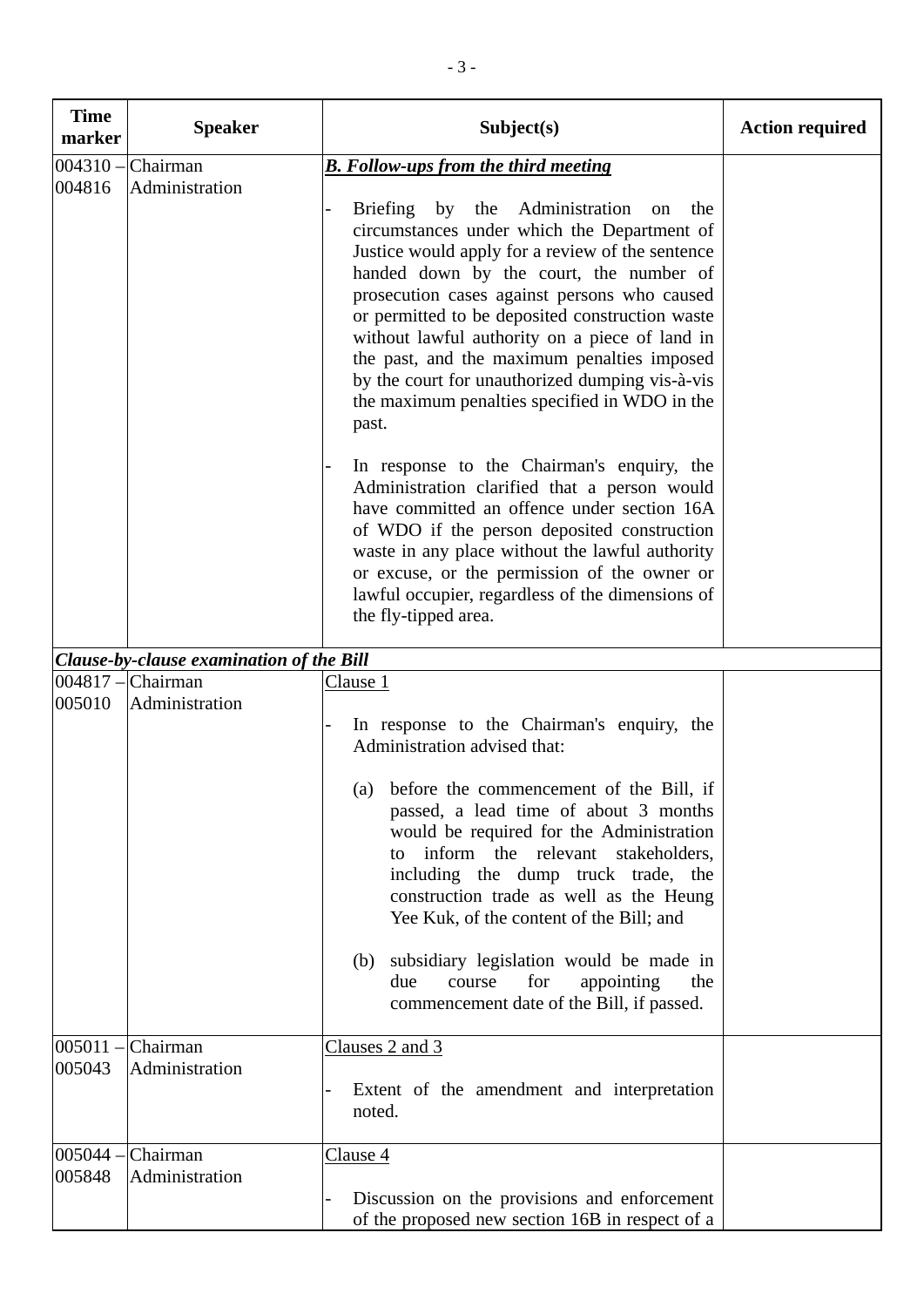| <b>Time</b><br>marker | <b>Speaker</b>                                | Subject(s)                                                                                                                                                                                                                                                                                                                                                                                                                                                                                                                                                                                                                                                                                                                                                      | <b>Action required</b> |
|-----------------------|-----------------------------------------------|-----------------------------------------------------------------------------------------------------------------------------------------------------------------------------------------------------------------------------------------------------------------------------------------------------------------------------------------------------------------------------------------------------------------------------------------------------------------------------------------------------------------------------------------------------------------------------------------------------------------------------------------------------------------------------------------------------------------------------------------------------------------|------------------------|
|                       |                                               | private lot owned by a sole owner.<br>The Chairman remarked that the Administration<br>should provide a sample of the specified form to<br>the Legislative Council when putting up the<br>commencement notice so that members of the<br>public could understand easily.                                                                                                                                                                                                                                                                                                                                                                                                                                                                                         |                        |
| 005849 -<br>010836    | Chairman<br>Dr Kenneth CHAN<br>Administration | Clause 5<br>Discussion on section 18 of WDO as proposed<br>to be amended by the Bill which provided that a<br>person would not commit an offence under<br>section 16, 16A or 17 or the proposed new<br>section 16B if the person could prove that the<br>waste was disposed of in an emergency to avoid<br>danger to the public and as soon as was<br>reasonably practicable the person informed the<br>Director of Environmental Protection thereof in<br>writing.<br>Chairman<br>and Dr Kenneth<br><b>CHAN</b><br><b>The</b><br>remarked that the Administration should clearly<br>explain the circumstances for "emergency" and<br>"to avoid danger to the public" as stipulated in<br>section $18(2)$ of WDO to prevent possible abuse<br>of the exclusion. |                        |
| $010837 -$<br>010911  | Chairman<br>Administration                    | Clause 6<br>Discussion<br>on the empowerment<br>of<br>an<br>officer to require any person<br>authorized<br>suspected to have deposited construction waste<br>to produce an acknowledged form.                                                                                                                                                                                                                                                                                                                                                                                                                                                                                                                                                                   |                        |
| 010946                | $010912$ - Chairman<br>Administration         | Clause 7<br>Consequential amendment to section 23EA of<br>WDO noted.                                                                                                                                                                                                                                                                                                                                                                                                                                                                                                                                                                                                                                                                                            |                        |
| 010947 -<br>011102    | Chairman<br>Administration                    | Clause 8<br>The Administration advised that in response to<br>ALA's suggestion, it would propose Committee<br>Stage amendments to include the offence under<br>the proposed new section $16C(7)$ in respect of<br>the display of acknowledged form in section 31<br>of WDO for the sake of clarity.                                                                                                                                                                                                                                                                                                                                                                                                                                                             |                        |